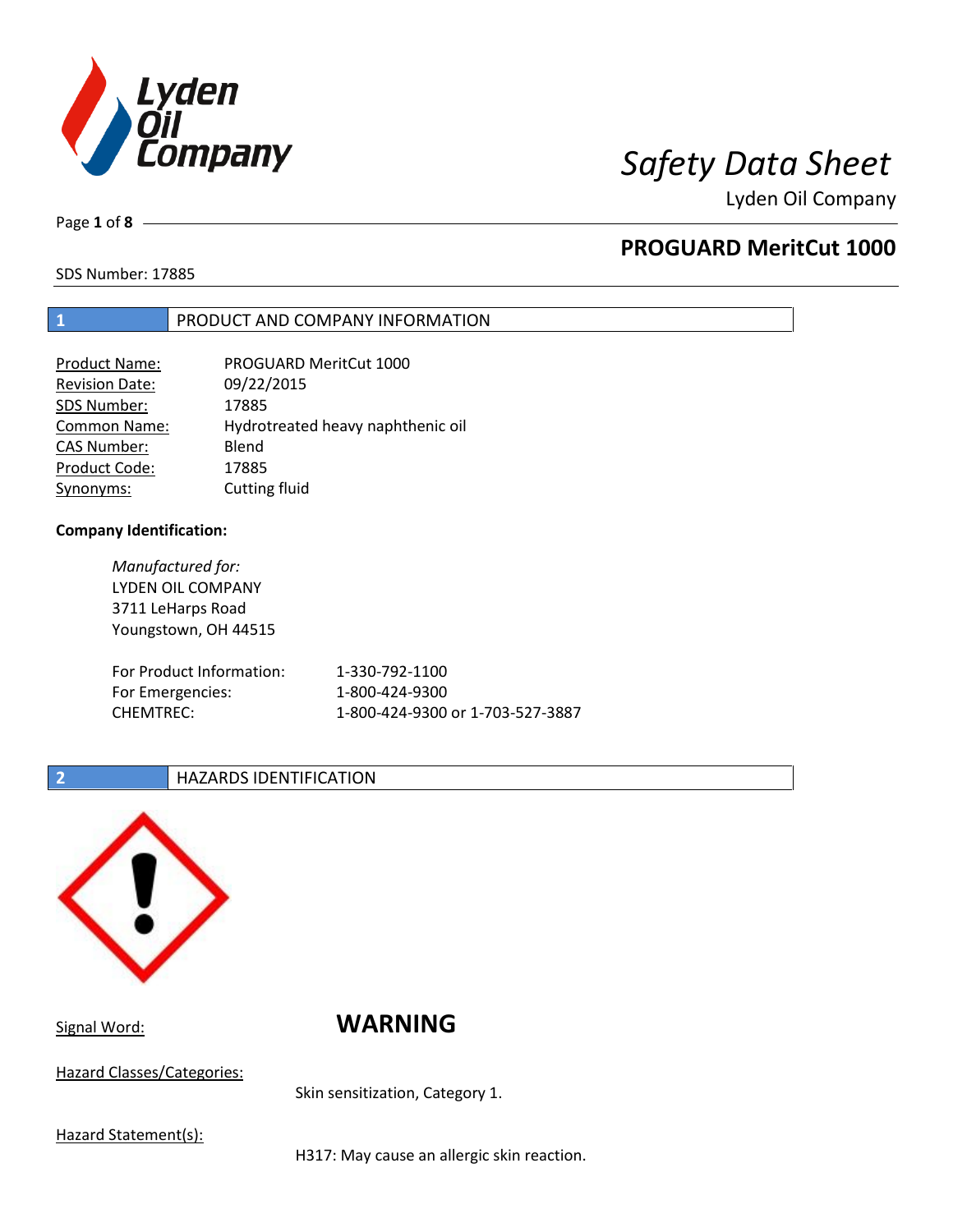

SDS Number: 17885

Page **2** of **8**

## **PROGUARD MeritCut 1000**

Precaution Statement(s): P101: If medical advice is needed, have product container or label at hand. P102: Keep out of reach of children. P103: Read label before use. P261: Avoid breathing dust/fumes/gas/mist/vapors/spray. P272: Contaminated work clothing should not be allowed out of the workplace. P280: Wear protective gloves/protective clothing/eye protection/face protection. P302+352: IF ON SKIN: Wash with plenty of soap and water. P333+313: If skin irritation or a rash occurs: Get medical advice/attention. P363: Wash contaminated clothing before reuse. P501: Dispose of contents/container in accordance with local/regional/national/international regulation.

### Other Hazard Statement(s):

Repeated exposure may cause skin dryness or cracking.

## **3** COMPOSITION / INFORMATION ON INGREDIENTS

Ingredients:

*Mixture of the substances listed below with nonhazardous additions.*

| <b>Chemical Name</b>      | <b>CAS Number</b> | Percentage  |
|---------------------------|-------------------|-------------|
| 4(2-Nitrobutyl)Morpholine | 2224-44-4         | Proprietary |

*\*Any concentration shown as a range is to protect confidentiality or is due to batch variation.*

|   | ۰. |  |
|---|----|--|
|   |    |  |
|   |    |  |
| . |    |  |
|   |    |  |

**4** FIRST AID MEASURES

### Description of First Aid Measures:

Inhalation:

If inhaled, move victim to fresh air. If victim has stopped breathing, give artificial respiration, preferably, mouth-to-mouth. Seek immediate medical attention.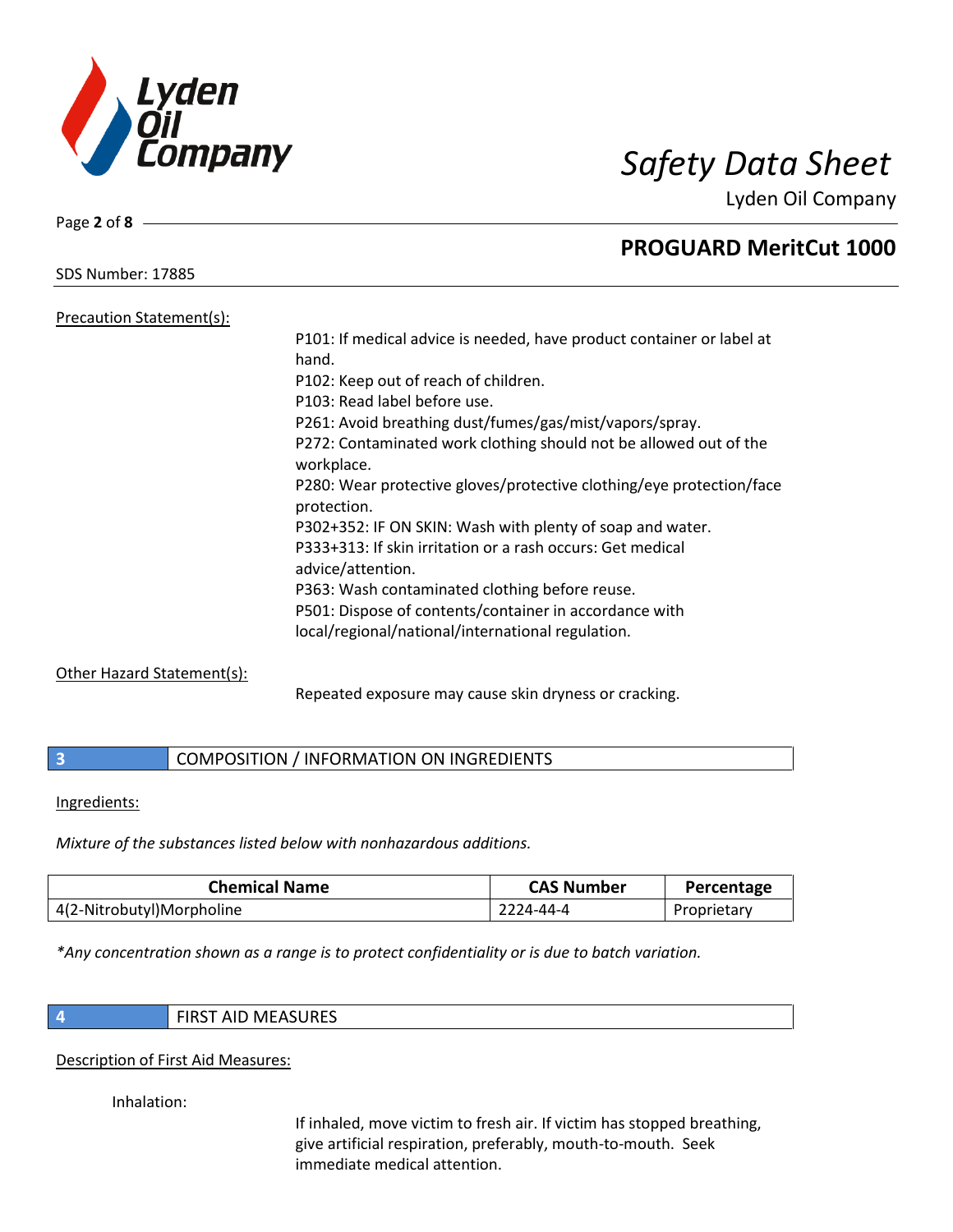

| Page 3 of 8 $-$                               |                        |                                                                                                                                                              |
|-----------------------------------------------|------------------------|--------------------------------------------------------------------------------------------------------------------------------------------------------------|
|                                               |                        | <b>PROGUARD MeritCut 1000</b>                                                                                                                                |
| SDS Number: 17885                             |                        |                                                                                                                                                              |
| Skin Contact:                                 |                        |                                                                                                                                                              |
|                                               |                        | Wash with soap and water. Remove contaminated clothing and wash<br>before reuse. Get medical attention if needed.                                            |
| Eye Contact:                                  |                        |                                                                                                                                                              |
|                                               | attention.             | Rinse opened eye for at least 15 minutes under running water. Do not<br>allow victim to rub eyes. If irritation develops, consult medical                    |
| Ingestion:                                    |                        |                                                                                                                                                              |
|                                               | attention.             | Rinse mouth with water. If symptoms develop, obtain medical                                                                                                  |
| Symptoms and Effects, both acute and delayed: |                        | No further relevent data available.                                                                                                                          |
|                                               |                        |                                                                                                                                                              |
| <b>Recommended Actions:</b>                   |                        | Treat symptomatically. Call a doctor or poison<br>control center for guidance.                                                                               |
| 5                                             | FIRE FIGHTING MEASURES |                                                                                                                                                              |
| Recommended Fire-Extinguishing Equipment:     |                        |                                                                                                                                                              |
|                                               |                        | Use dry powder, foam, or carbon dioxide fire<br>extinguishers. Water may be ineffective in fighting<br>an oil fire unless used by experienced fire fighters. |
| Possible Hazards During a Fire:               |                        | Hazardous combustion products may include: A                                                                                                                 |
|                                               |                        | complex mixture of airborne solid and liquid<br>particulates and gases (smoke). Carbon monoxide.                                                             |
|                                               |                        | Unidentified organic and inorganic compounds.                                                                                                                |
| Recommendations to Firefighters:              |                        | No special measures required.                                                                                                                                |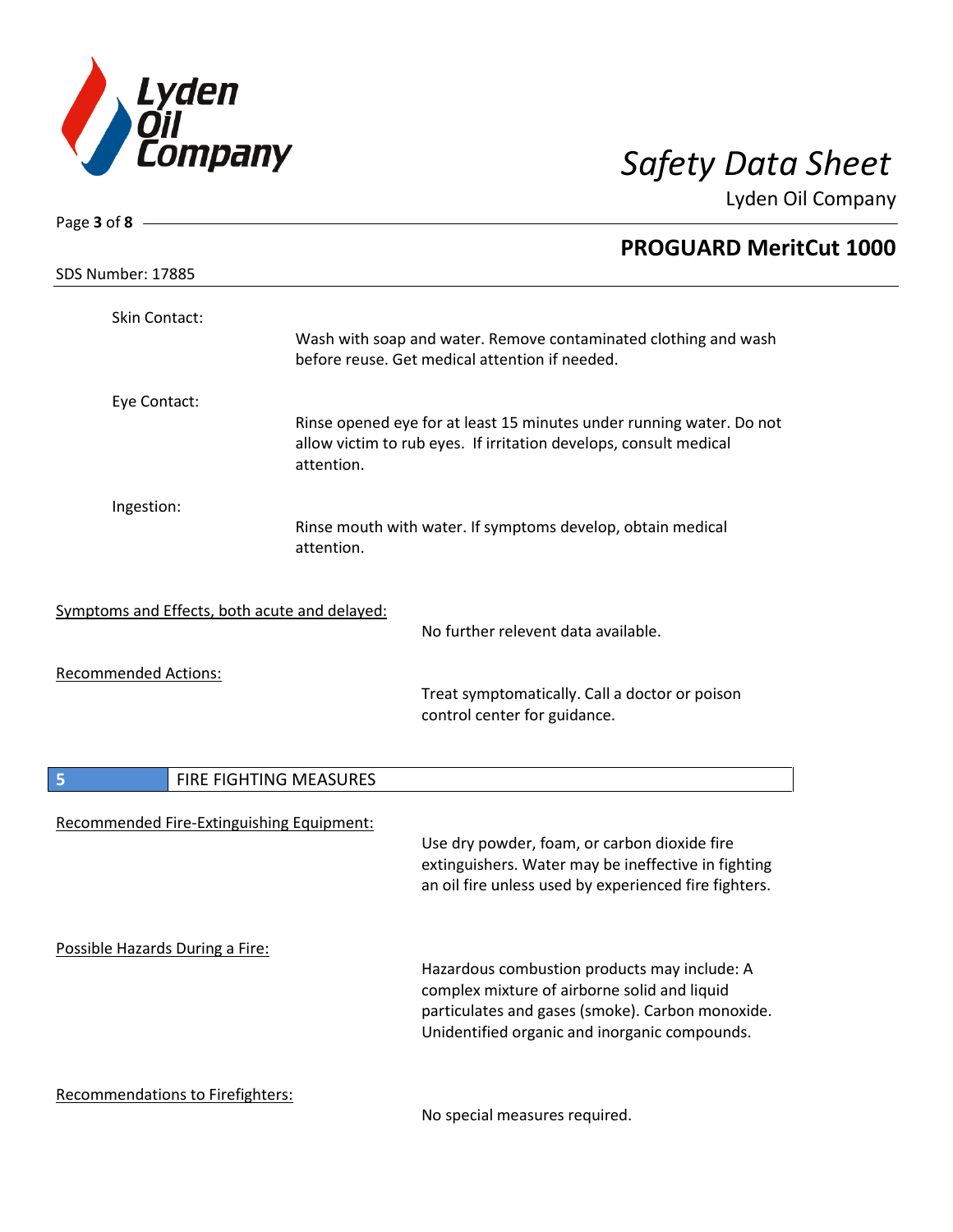

**PROGUARD MeritCut 1000**

Lyden Oil Company

SDS Number: 17885

Page **4** of **8**

| <b>ACCIDENTAL RELEASE MEASURES</b><br>6 |                                                                                                                                                                                                                                                                                                                                                                                                                                                                                                                                                                                                                                                                                                |
|-----------------------------------------|------------------------------------------------------------------------------------------------------------------------------------------------------------------------------------------------------------------------------------------------------------------------------------------------------------------------------------------------------------------------------------------------------------------------------------------------------------------------------------------------------------------------------------------------------------------------------------------------------------------------------------------------------------------------------------------------|
| <b>Personal Precautions:</b>            |                                                                                                                                                                                                                                                                                                                                                                                                                                                                                                                                                                                                                                                                                                |
|                                         | Avoid contact with skin, eyes, and clothing.<br>Keep away from sources of ignition.                                                                                                                                                                                                                                                                                                                                                                                                                                                                                                                                                                                                            |
| <b>Emergency Procedures:</b>            | Contain spilled material, collect in suitable and<br>properly labled containers.                                                                                                                                                                                                                                                                                                                                                                                                                                                                                                                                                                                                               |
| <b>Environmental Precautions:</b>       | Do not allow to reach sewage system or any water                                                                                                                                                                                                                                                                                                                                                                                                                                                                                                                                                                                                                                               |
|                                         | course.<br>Do not allow to enter ground waters.                                                                                                                                                                                                                                                                                                                                                                                                                                                                                                                                                                                                                                                |
| <b>Cleanup Procedures:</b>              | Pick up excess with inert absorbant material.                                                                                                                                                                                                                                                                                                                                                                                                                                                                                                                                                                                                                                                  |
| <b>HANDLING AND STORAGE</b>             |                                                                                                                                                                                                                                                                                                                                                                                                                                                                                                                                                                                                                                                                                                |
| <b>Handling Precautions:</b>            | Handle with care and avoid spillage on the floor.<br>Do not cut, weld, drill, grind, braze, or solder<br>container.                                                                                                                                                                                                                                                                                                                                                                                                                                                                                                                                                                            |
| <b>Storage Requirements:</b>            |                                                                                                                                                                                                                                                                                                                                                                                                                                                                                                                                                                                                                                                                                                |
|                                         | Store in closed containers in a cool, dry well<br>ventilated area not exposed to sunlight. Maintain<br>closure of bungs. Store at temperatures between<br>5°C and 30°C. Do not reuse container. Avoid<br>container damage while storing. Empty containers<br>retain residue (liquid and/or vapor) and can be<br>dangerous. Do not pressurize, cut, weld, bronze,<br>solder, drill, grind or expose such containers to<br>heat, flame, sparks, static electricity or other<br>sources of ignition; they may explode and cause<br>injury or death. Do not attempt to refill containers<br>since residue is difficult to remove. Empty drums<br>should be completely drained, properly bunged and |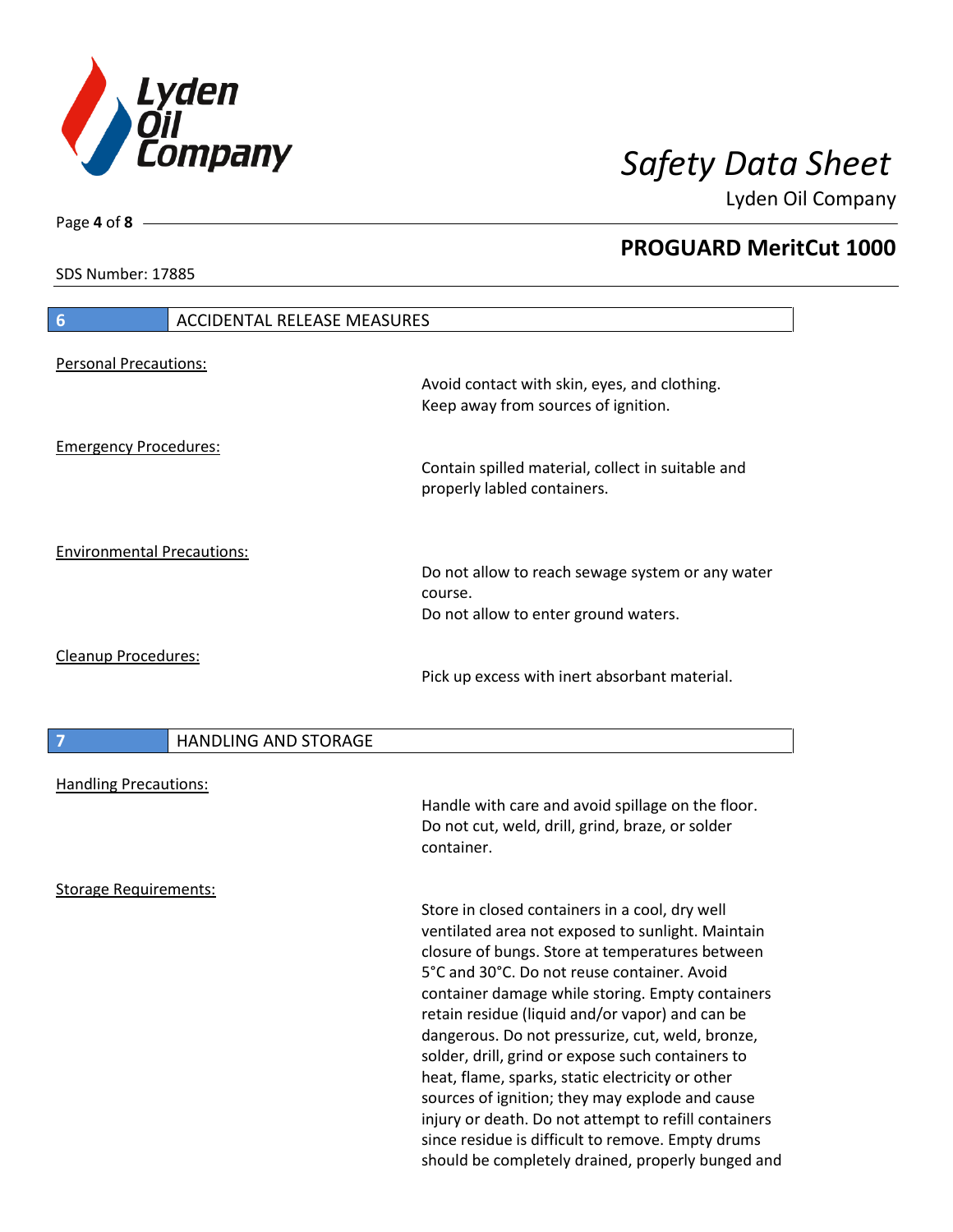

SDS Number: 17885

Page **5** of **8**

## **PROGUARD MeritCut 1000**

returned to a drum reconditioner. All containers should be disposed of in an environmentally safe manner in accordance with governmental regulations.

## **8** EXPOSURE CONTROLS / PERSONAL PROTECTION

Exposure Limits:

-Distillates (petroleum), severely hydrotreated heavy naphthenic:

ACGIH TLV – 5mg/m<sup>3</sup> (oil mist)

-102-71-6 Triethanolamine:

ACGIH TLV –  $5mg/m<sup>3</sup>$ 

Engineering Controls:

All ventilation should be designed in accordance with OSHA standard (29 CFR 1910.94).

Personal Protective Equipment:

Respiratory protection: General room ventilation should be satisfactory. Exhaust ventilation may be necessary if misting is generated.

Eye protection: No eye protection is needed under conditions of normal use. If there is a possibility that the product can be splashed into the eyes, then safety glasses with side shields or chemical goggles are required. Contact lenses should also not be worn if the product could be splashed into the eyes.

Hand protection: No gloves are required for single, short duration exposures. For prolonged or repeated exposures, wear rubber gloves.

Body protection: If product use involves single, short duration exposures, then no additional protective wear for covering the skin is required. For prolonged or repeated exposures to the skin, wear impervious, protective clothing including rubber safety shoes to avoid skin contact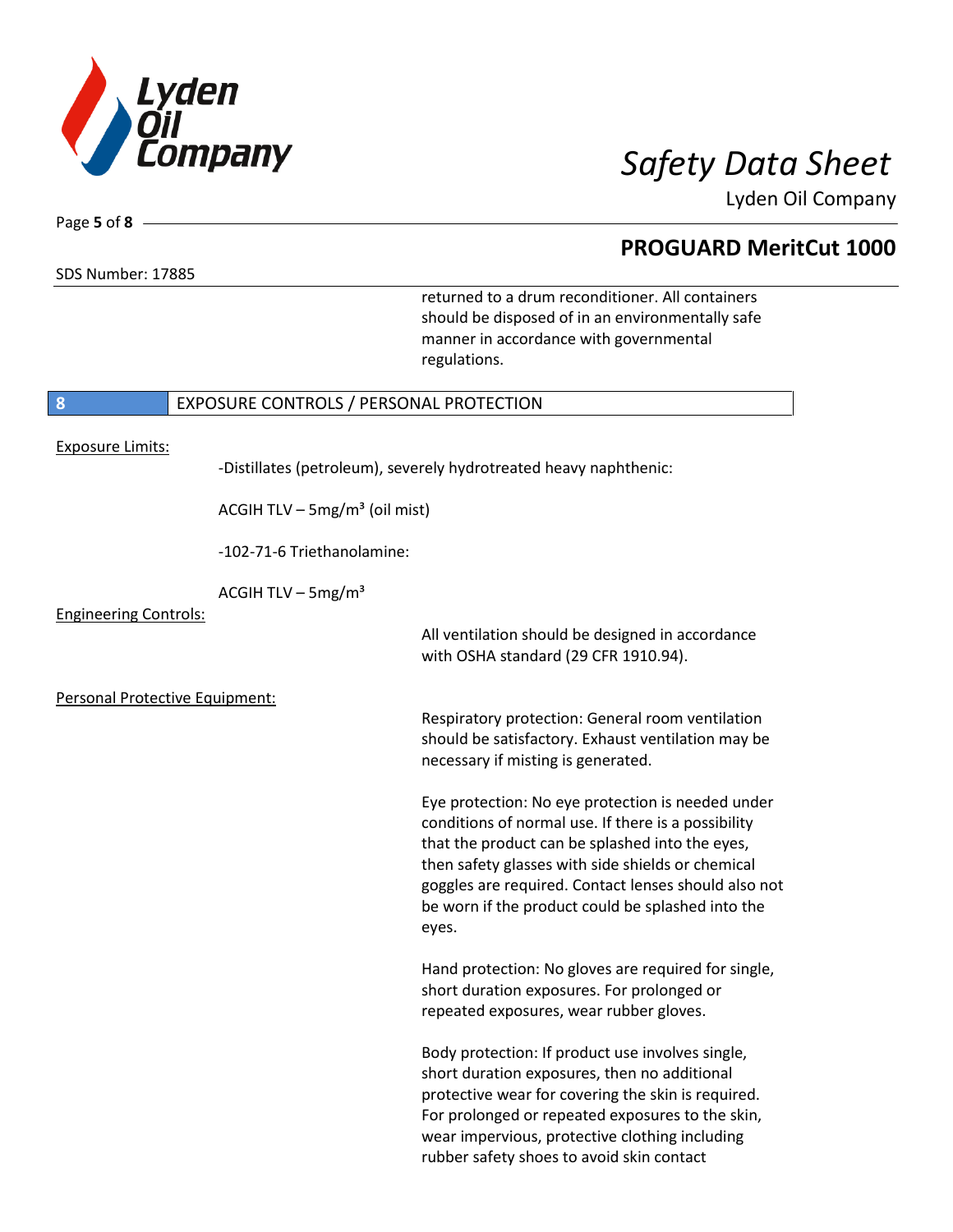

SDS Number: 17885

Page **6** of **8**

## **PROGUARD MeritCut 1000**

## **9** PHYSICAL AND CHEMICAL PROPERTIES

| Color:                        | Amber                       |
|-------------------------------|-----------------------------|
| <b>Physical State:</b>        | Liquid                      |
| Odor:                         | Data not available          |
| Odor Threshold:               | Data not available          |
| pH:                           | 9.0                         |
| <b>Melting Point:</b>         | Data not available          |
| <b>Boiling Point:</b>         | $>105^\circ$ C              |
| <b>Boiling Range:</b>         | Data not available          |
| Flash Point:                  | 355° F (COC Method)         |
| <b>Evaporation Rate:</b>      | Data not available          |
| Flammability:                 | Data not available          |
| Flammability Limits:          | Data not available          |
| Vapor Pressure:               | Data not available          |
| Vapor Density:                | Data not available          |
| <b>Relative Density:</b>      | $0.945$ at $15.5^{\circ}$ C |
| Solubilities:                 | Insoluble in water          |
| <b>Partition Coefficient:</b> | Data not available          |
| Auto-Ignition Temperature:    | Data not available          |
| Decomposition Temperature:    | Data not available          |
| Viscosity:                    | Data not available          |

## **10** STABILITY AND REACTIVITY

| Stability:                  | Stable under normal conditions.                                  |
|-----------------------------|------------------------------------------------------------------|
| Reactivity:                 | Not reactive under normal conditions.                            |
| <b>Conditions to Avoid:</b> | Extreme temperature, sparks, open flame, and<br>direct sunlight. |
| <b>Hazardous Reactions:</b> | No known hazardous reactions.                                    |
| Incompatible Materials:     | Strong oxidizers.                                                |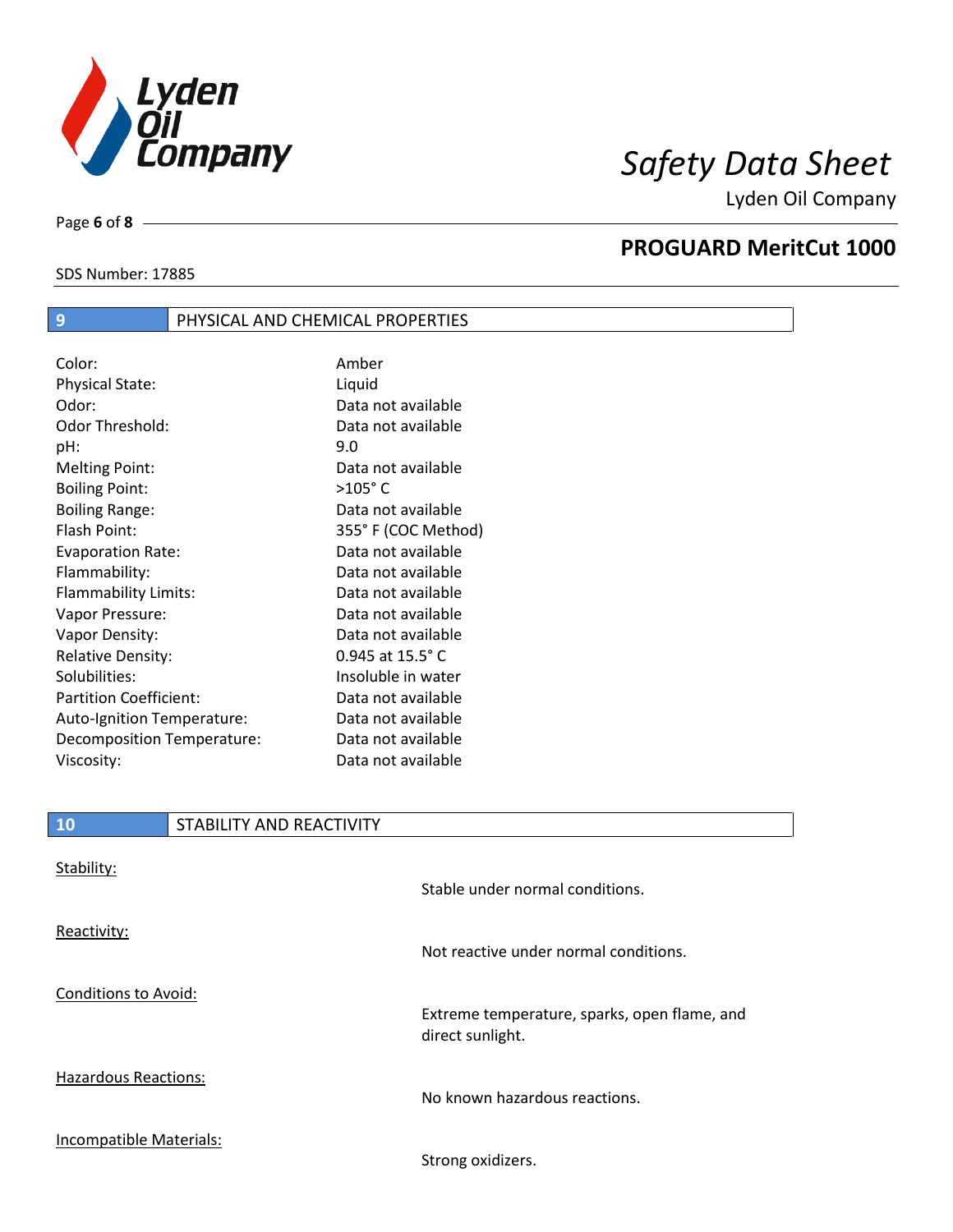

|                               | Skin, inhalation, and eye contact are the primary |                                                                                                                                                                                                                                                                                                                                                                                        |
|-------------------------------|---------------------------------------------------|----------------------------------------------------------------------------------------------------------------------------------------------------------------------------------------------------------------------------------------------------------------------------------------------------------------------------------------------------------------------------------------|
|                               |                                                   |                                                                                                                                                                                                                                                                                                                                                                                        |
|                               |                                                   |                                                                                                                                                                                                                                                                                                                                                                                        |
|                               |                                                   |                                                                                                                                                                                                                                                                                                                                                                                        |
|                               |                                                   |                                                                                                                                                                                                                                                                                                                                                                                        |
|                               |                                                   |                                                                                                                                                                                                                                                                                                                                                                                        |
|                               |                                                   |                                                                                                                                                                                                                                                                                                                                                                                        |
|                               | No test data available.                           |                                                                                                                                                                                                                                                                                                                                                                                        |
|                               |                                                   |                                                                                                                                                                                                                                                                                                                                                                                        |
|                               | Non-carcinogenic and not expected to be           |                                                                                                                                                                                                                                                                                                                                                                                        |
|                               | mutagentic.                                       |                                                                                                                                                                                                                                                                                                                                                                                        |
|                               |                                                   |                                                                                                                                                                                                                                                                                                                                                                                        |
| <b>ECOLOGICAL INFORMATION</b> |                                                   |                                                                                                                                                                                                                                                                                                                                                                                        |
|                               |                                                   |                                                                                                                                                                                                                                                                                                                                                                                        |
|                               |                                                   |                                                                                                                                                                                                                                                                                                                                                                                        |
|                               |                                                   |                                                                                                                                                                                                                                                                                                                                                                                        |
|                               |                                                   |                                                                                                                                                                                                                                                                                                                                                                                        |
|                               |                                                   |                                                                                                                                                                                                                                                                                                                                                                                        |
|                               |                                                   |                                                                                                                                                                                                                                                                                                                                                                                        |
| DISPOSAL CONSIDERATIONS       |                                                   |                                                                                                                                                                                                                                                                                                                                                                                        |
|                               | Carcinogenic/Mutagenic Precautions:               | <b>PROGUARD MeritCut 1000</b><br>Hazardous decomposition products are not<br>expected to form.<br><b>TOXICOLOGICAL INFORMATION</b><br>routes of exposure although exposure may occur<br>following accidental ingestion.<br>Repeated skin contact may cause dermatitis or an<br>oil acne.<br>Avoid exposing to the environment.<br>No specific environmental or aquatic data available. |

### Disposal Methods:

Dispose of waste material in accordance with all local, state, and federal requirements.

## Disposal Containers:

Use properly approved container for disposal.